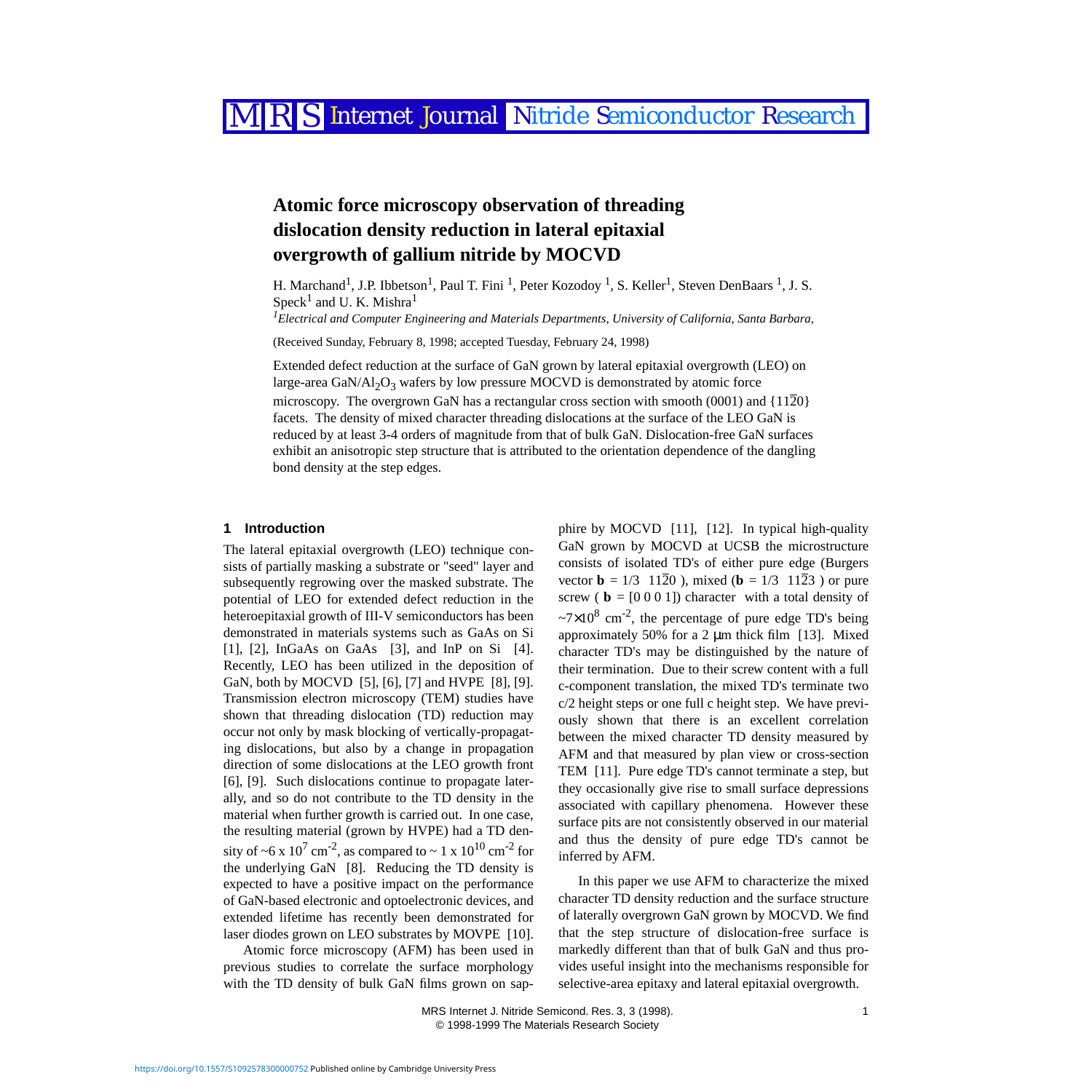#### **2 Experimental**

The starting material consisted of 2  $\mu$ m thick GaN grown by MOCVD on 2-inch diameter sapphire wafers using a standard two-step process [\[14\].](#page-2-13) Samples were coated with 200 nm thick  $SiO<sub>2</sub>$  using PECVD and 5-10 µm wide stripes were patterned using standard UV photolithography and wet chemical etching. Following the results of Kapolnek et al. [\[5\],](#page-2-4) the stripes were oriented in the 〈1100〉 direction in order to yield a large lateral growth rate. The stripe spacing was varied to give 'fill factors' (ratio of open width to pattern period) of 0.1 to 0.5. The LEO GaN was grown at 1080°C using hydrogen as the carrier gas. The sample was heated to the growth temperature under  $NH<sub>3</sub>$ . The total pressure was set to 76 Torr and the TMGa flow was 105 µmoles/min. Samples were characterized by scanning electron microscopy (SEM) using a JEOL 6300F field emission microscope operating at 5 KeV without any conductive coating applied to the sample surface.Surface topography was measured in tapping mode using a Digital Instruments Nanoscope III atomic force microscope (AFM).

#### **3 Results and Discussion**

Figure [1](#page-3-0) shows a cross-section SEM micrograph of GaN overgrown from 5 µm stripes with a fill factor of 0.33 after 30 minutes of growth. The sapphire substrate, the bulk GaN layer, and the overgrown GaN can be readily distinguished. The overgrown GaN is bound on top by the (0001) facet and on the edges by vertical  $\{11\overline{2}0\}$ sidewalls. The width of the lateral overgrowth in Figure [1](#page-3-0) is 3 µm on each side, resulting in a lateral growth rate of 6 µm/hr. We find that the morphology of the overgrown GaN is similar for all patterns with fill factor between 0.1 and 0.5, but the lateral growth rate decreases with increasing fill factor. Patterns with 10 µm stripes and 0.5 fill factor are fully coalesced after 90 minutes of growth.A detailed discussion of the lateral overgrowth mechanisms will be reported elsewhere.

Figure [2](#page-3-0) shows the surface structure of the sample shown in Figure [1](#page-3-0)b as measured by AFM. The left part of the image corresponds to GaN grown in the mask opening, whereas the 3 µm wide region at the center is GaN overgrown over the mask. The dark stripe on the right corresponds to the 5 µm deep trench at the end of the overgrown stripe and the intensity was set to black in this part of the image. Several step terminations can be seen in the GaN grown in the opening. In contrast, the laterally overgrown GaN is essentially free of step terminations, which indicates that the density of pure screw or mixed character dislocations reaching the surface is much lower in the overgrown GaN than in bulk GaN [\[11\]](#page-2-10). Transmission electron microscopy investigations are under way to further assess the dislocation contents of the overgrown film and investigate the mechanisms of dislocation reduction.

Figure [2](#page-3-0) reveals that the step structure of the overgrown GaN is markedly different than of the bulk GaN. In bulk GaN the steps are closely related to the surface distribution of TD's, as seen in the left part of Figure [2](#page-3-0). In comparison the surface of the laterally overgrown GaN is essentially free of TD's and thus the steps tend to form well-defined patterns along crystallographic directions. The steps that are aligned with the  $\langle 1\overline{1}00 \rangle$  directions exhibit a pairing effect where the width of the terraces alternates between adjacent steps in a given direction, and between adjacent  $\langle 1\overline{1}00 \rangle$  directions for a given step (see lines A and B in Figure [2](#page-3-0)). In some cases the narrow steps seem to disappear completely in a given direction but reappear when the step orientation rotates by 60°, indicating that the observed pairing is not a simple step-bunching mechanism. Terraces aligned with the  $\langle 2\overline{11}0 \rangle$  directions have approximately equal widths in all directions and for adjacent steps in a given direction. They are usually seen only as a short transition between the prevalent  $\langle 1\overline{1}00\rangle$ -aligned terraces. Similar anisotropy of the step structure was observed on all samples analysed so far and is believed to be a general property of the laterally overgrown GaN under our current growth conditions. Since we are growing under conditions of high surface mobility, it is likely that the step morphology represents a local equilibrium structure.

Figure [3](#page-3-0) shows the crystal structure of ideal Ga-terminated, un-reconstructed GaN. In this simple picture the (0001) surface of the terraces consists of gallium atoms with one dangling bond per atom. Note that the GaN bilayers (c/2 height) are rotated by 60° for adjacent terraces, as is expected from the symmetry of the wurtzite GaN ( $6<sub>3</sub>$  screw axis parallel to the c axis). By minimizing the dangling bond density it can be seen that the number of dangling bonds per nitrogen atom on successive step edges in the  $\langle 1\overline{1}00 \rangle$  directions alternates between one and two. The termination type alternates between adjacent steps in a given direction, and between adjacent  $\langle 1\overline{1}00 \rangle$  directions for a given step. It is more difficult to speculate on the step edge termination in the  $\langle 2\overline{11}0 \rangle$  direction but the termination appears to be equivalent for adjacent steps in a given directions and for all  $\langle 2\overline{11}0 \rangle$  directions. Thus the anisotropy of the postulated step edge structure is consistent with our experimental observations.

Figure [4a](#page-5-0) shows a typical large-area AFM image of a 8 µm wide laterally overgrown region from a 0.2 fill factor area after 90 minutes of growth. Similar surfaces free of step terminations are obtained by scanning any other area of the overgrown film over several millimeters,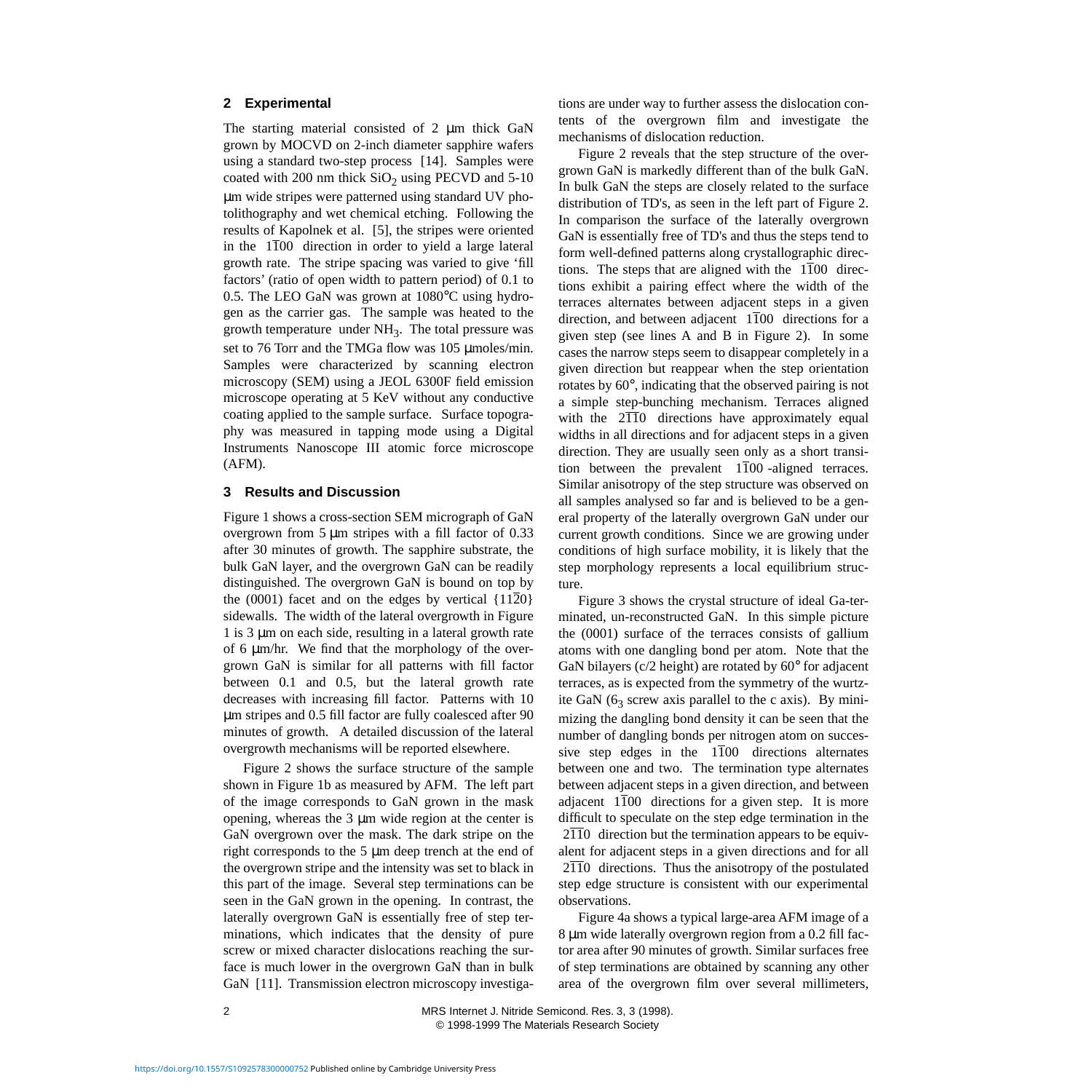which indicates that the density of mixed character dislocations reaching the surface of the LEO GaN is in the  $10^4$ - $10^5$  cm<sup>-2</sup> range. For comparison Figure [4b](#page-5-0) shows the topography of a typical bulk GaN film grown at UCSB. The density of pure screw and mixed character TD's is  $3.5 \times 10^8$  cm<sup>-2</sup> as is commonly observed for bulk GaN. Thus the dislocation density at the surface of the overgrown film is reduced by at least 3-4 orders of magnitude relative to that of the bulk films.

#### **4 Conclusion**

Reproducible lateral overgrowth of gallium nitride on large area samples by MOCVD was achieved. Atomic force microscopy indicates a substantial reduction of the mixed character threading dislocation density by at least 3-4 orders of magnitude from typical bulk gallium nitride. It is anticipated that a similar density reduction is achieved for the pure edge dislocations. The step structure of overgrown GaN is markedly different than that of bulk GaN and appears to be controlled by the anisotropy of the step edge terminations rather than by the surface distribution of threading dislocations.

#### **ACKNOWLEDGMENTS**

**The authors wish to acknowledge technical assistance from B. Heying. This work was supported by ONR through a contract supervised by Dr. Colin Wood. This work made use of the MRL Central Facilities supported by the NSF under award DMR-9123048. HM acknowledges financial support from the Fonds FCAR (Québec), NSERC (Canada), and the Raychem Fellowship. PF ackowledges financial support from a National Defense Science and**

#### **Engineering Graduate Fellowship provided by ONR.**

#### **REFERENCES**

<span id="page-2-0"></span>[1] B-Y. Tsaur, R. W. McClelland, John C. C. Fan, R. P. Gale, J. P. Salerno, B. A. Vojak, C. O. Bozler, *Appl. Phys. Lett. 41* , 347 (1982).

<span id="page-2-1"></span>[2] D. Pribat, B. Gerard, M. Dupuy, P. Legagneux, *Appl. Phys. Lett. 60* , 2144 (1992).

<span id="page-2-2"></span>[3] K. Kato, T. Kusunoki, C. Takenaka, T. Tanahashi, K. Nakajima, *J. Cryst. Growth 115* , 174 (1991).

<span id="page-2-3"></span>[4] O. Parillaud, E. Gil-Lafon, B. Gérard, P. Etienne, D. Pribat, *Appl. Phys. Lett. 68* , 2654 (1996).

<span id="page-2-4"></span>[5] D. Kapolnek, S. Keller, R. Vetury, R.D. Underwood, P. Kozodoy, S.P. DenBaars, U.K. Mishra, *Appl. Phys. Lett. 71* , 1204-1206 (1997).

<span id="page-2-5"></span>[6] Tsvetanka S. Zheleva, Ok-Hyun Nam, Micheal D. Bremser, Robert F. Davis, *Appl. Phys. Lett. 71* , 2472-2474 (1997).

<span id="page-2-6"></span>[7] O-H Nam, MD Bremser, TS Zheleva, RF Davis, *Appl. Phys. Lett. 71* , 2638-2340 (1997).

<span id="page-2-7"></span>[8] A Usui, H Sunakawa, A Sakai, AA Yamaguchi, *Jpn. J. Appl. Phys. 36* , L899 (1997).

<span id="page-2-8"></span>[9] A Sakai, H Sunakawa, A Usui, *Appl. Phys. Lett. 71* , 2259-2261 (1997).

<span id="page-2-9"></span>[10] S Nakamura, M Senoh, S Nagahama, N Iwasa, T Yamada, T Matsushita, H Kiyoku, Y Sugimoto, T Kozaki, H Umemoto, M Sano, K Chocho, *Appl. Phys. Lett. 72* , 211- 213 (1998).

<span id="page-2-10"></span>[11] D. Kapolnek, X. H. Wu, B. Heying, S. Keller, B. P. Keller, U. K. Mishra, S. P. DenBaars, J. S.Speck , *Appl. Phys. Lett. 67* , 1541-1543 (1995).

<span id="page-2-11"></span>[12] EJ Tarsa, B Heying, XH Wu, P Fini, et al., *J. Appl. Phys. 82* , 5472-5479 (1997).

<span id="page-2-12"></span>[13] XW Wu, LM Brown, D Kapolnek, S Keller, B Keller, SP DenBaars, JS Speck, *J. Appl. Phys. 80* , 3228-3237 (1996).

<span id="page-2-13"></span>[14] BP Keller, S Keller, D Kapolnek, WN Jiang, YF Wu, H Masui, X Wu, B Heying, JS Speck, UK Mishra, SP Denbaars, *J. Electron. Mater. 24* , 1707-1709 (1992).

 MRS Internet J. Nitride Semicond. Res. 3, 3 (1998). 3 © 1998-1999 The Materials Research Society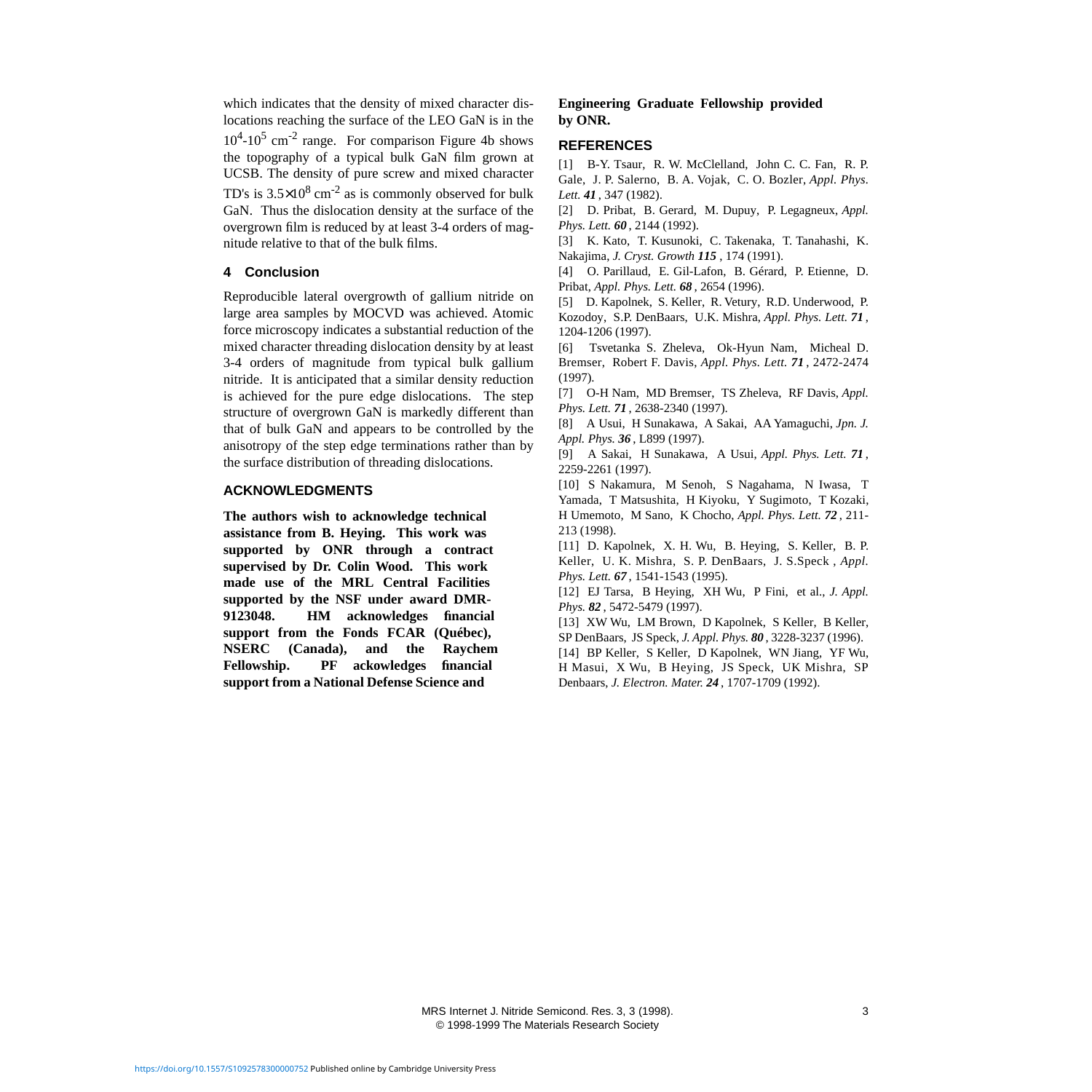### <span id="page-3-0"></span>**FIGURES**



Figure 1. Cross-section SEM micrograph of laterally overgrown GaN on a 5 µm stripe pattern with 0.33 fill factor after 30 minutes of growth. The stripes are aligned along  $\langle 1\overline{1}00\rangle$ .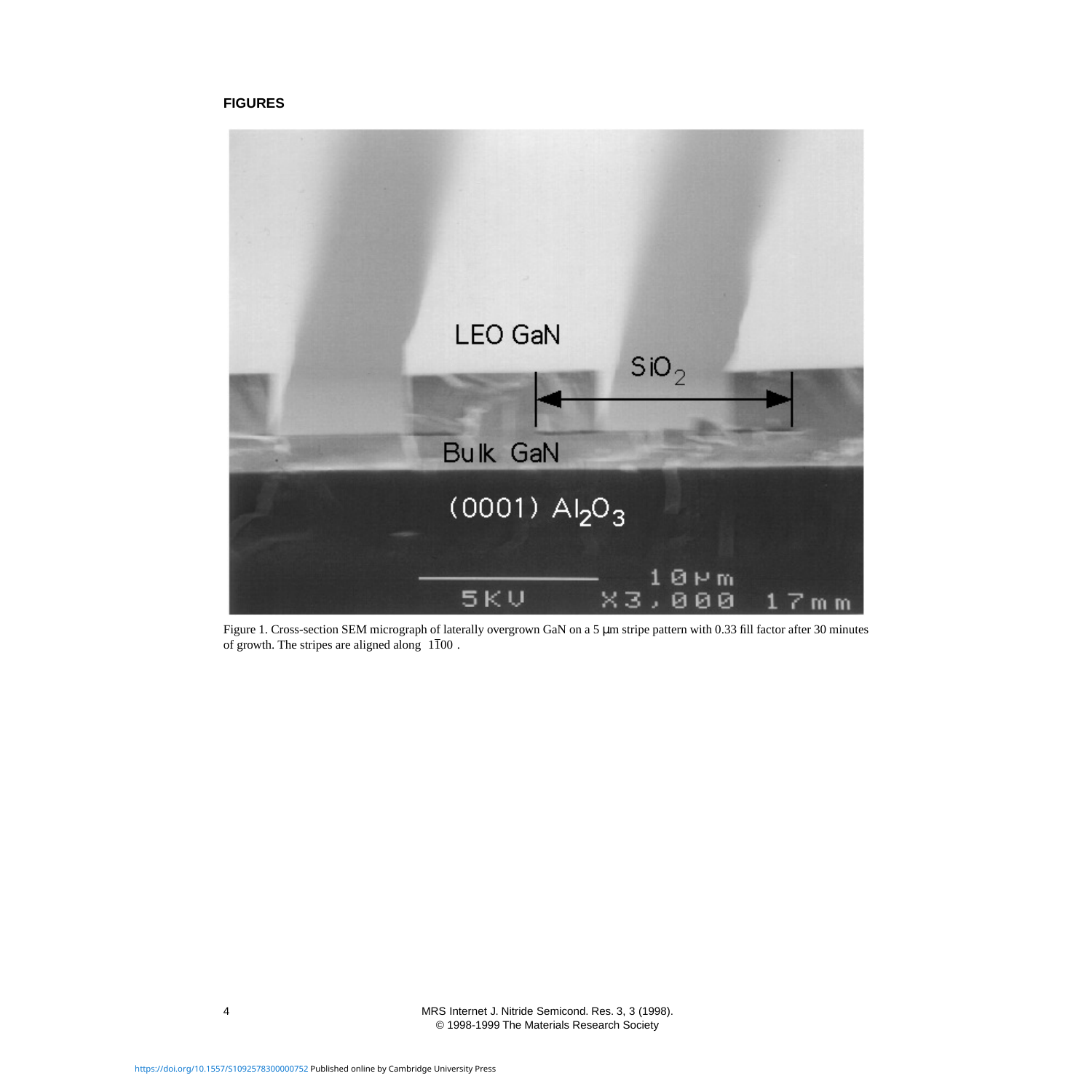

Figure 2. AFM image of the sample shown in Figure [1](#page-3-0). The vertical range is 5 nm.



Figure 3. Schematic GaN crystal showing differences between alternating step edges in the  $\langle 1\overline{1}00 \rangle$  directions. The postulated structure of the step terminations is based on a simple model that ignores reconstruction and minimizes dangling bond densities.

 MRS Internet J. Nitride Semicond. Res. 3, 3 (1998). 5 © 1998-1999 The Materials Research Society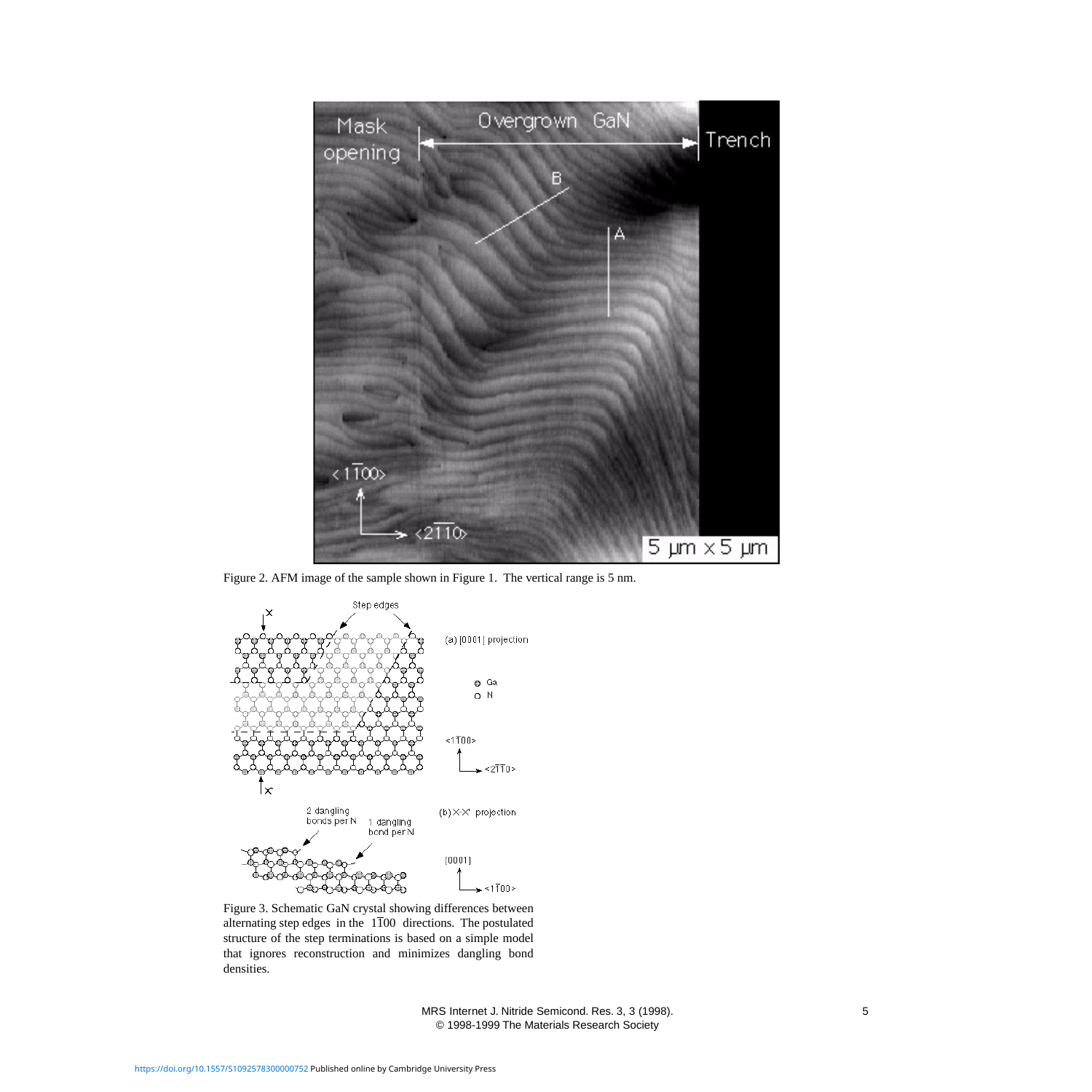<span id="page-5-0"></span>

Figure 4a. AFM image of laterally overgrown GaN on a 5 µm stripe pattern with 0.2 fill factor after 90 minutes of growth. The vertical range is 5 nm.